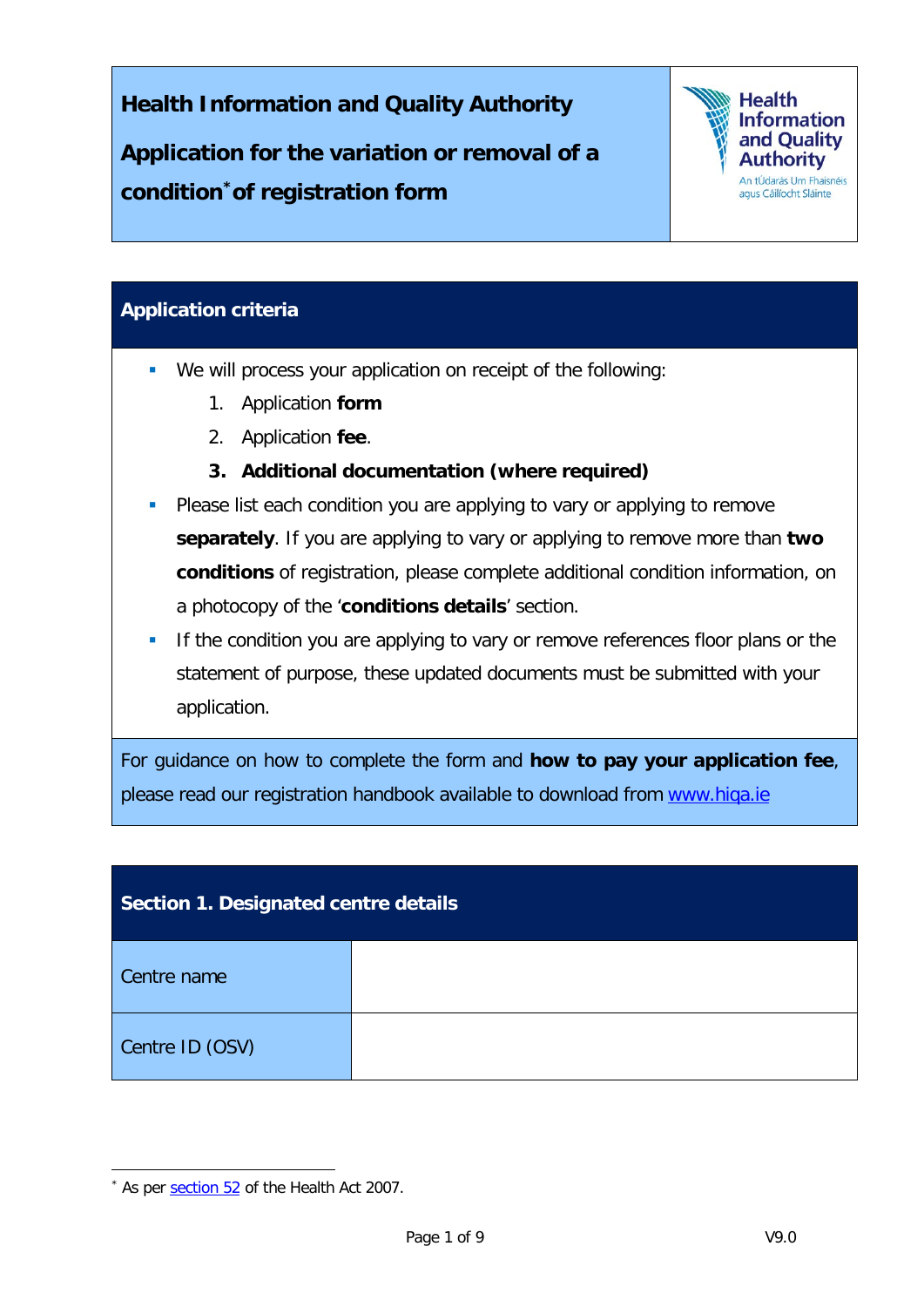| <b>Section 2. Condition details</b>                                                                    |  |  |  |  |
|--------------------------------------------------------------------------------------------------------|--|--|--|--|
| Please state the condition and the condition number you are applying to vary or<br>applying to remove. |  |  |  |  |
| <b>Condition number</b>                                                                                |  |  |  |  |
| <b>Condition:</b>                                                                                      |  |  |  |  |
|                                                                                                        |  |  |  |  |
| Please state if you are applying to vary this condition or applying to remove this<br>condition.       |  |  |  |  |
| Applying to remove<br>Applying to vary                                                                 |  |  |  |  |
| If you are applying to vary, please state the variation you are requesting.                            |  |  |  |  |
|                                                                                                        |  |  |  |  |
|                                                                                                        |  |  |  |  |
|                                                                                                        |  |  |  |  |
|                                                                                                        |  |  |  |  |
|                                                                                                        |  |  |  |  |
|                                                                                                        |  |  |  |  |
|                                                                                                        |  |  |  |  |
|                                                                                                        |  |  |  |  |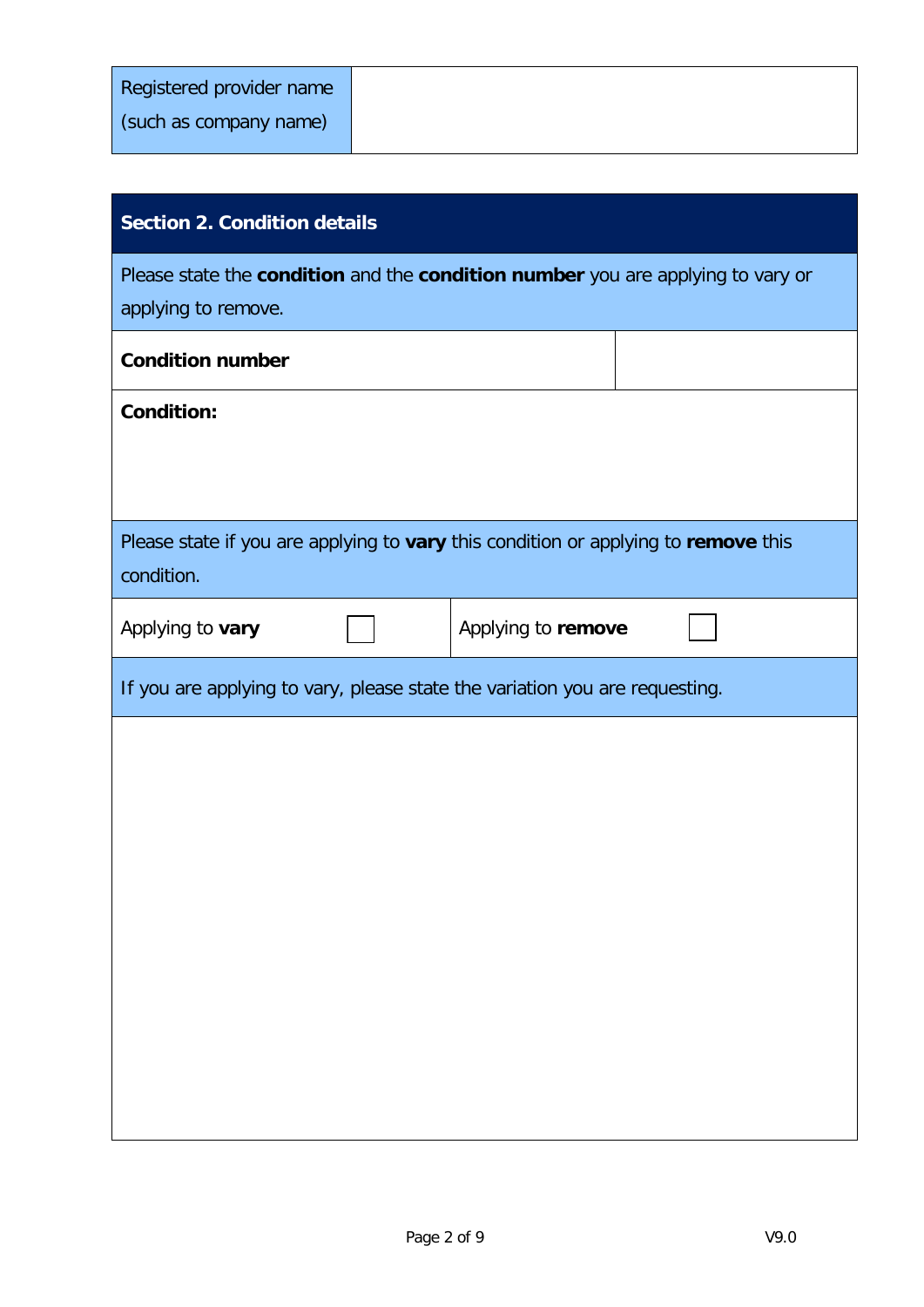| <b>Section 2. Condition details</b>                                                                                                                                                                                                                                                    |  |  |  |
|----------------------------------------------------------------------------------------------------------------------------------------------------------------------------------------------------------------------------------------------------------------------------------------|--|--|--|
| Please state the reason for the proposed variation or removal of a condition of<br>registration. (Include proposed amended statement of purpose related to the change<br>requested)                                                                                                    |  |  |  |
| <b>Reason</b> for the proposed variation or removal of a condition of registration:                                                                                                                                                                                                    |  |  |  |
| Statement of purpose included? Yes<br><b>No</b>                                                                                                                                                                                                                                        |  |  |  |
| Will there be structural changes or changes to the<br>Yes<br>No<br><b>footprint</b> of the registered designated centre.                                                                                                                                                               |  |  |  |
| If you have ticked 'Yes', please enclose the following information if relevant:                                                                                                                                                                                                        |  |  |  |
| Floor plan included?<br>Yes<br>No                                                                                                                                                                                                                                                      |  |  |  |
| Floor plan declaration included?<br>No<br>Yes                                                                                                                                                                                                                                          |  |  |  |
| Readiness of site for assessment and decision                                                                                                                                                                                                                                          |  |  |  |
| By ticking this box the applicant confirms that at the time this<br>application is submitted the site is ready for assessment and<br>decision <sup>t</sup><br>Please note that in the event that the site is not ready for<br>assessment and decision the application will be refused. |  |  |  |

<span id="page-2-0"></span> $\overline{a}$ † For more detailed guidance please refer to the Registration renewal and variation application handbook which is available on our website [www.hiqa.ie.](http://www.hiqa.ie/)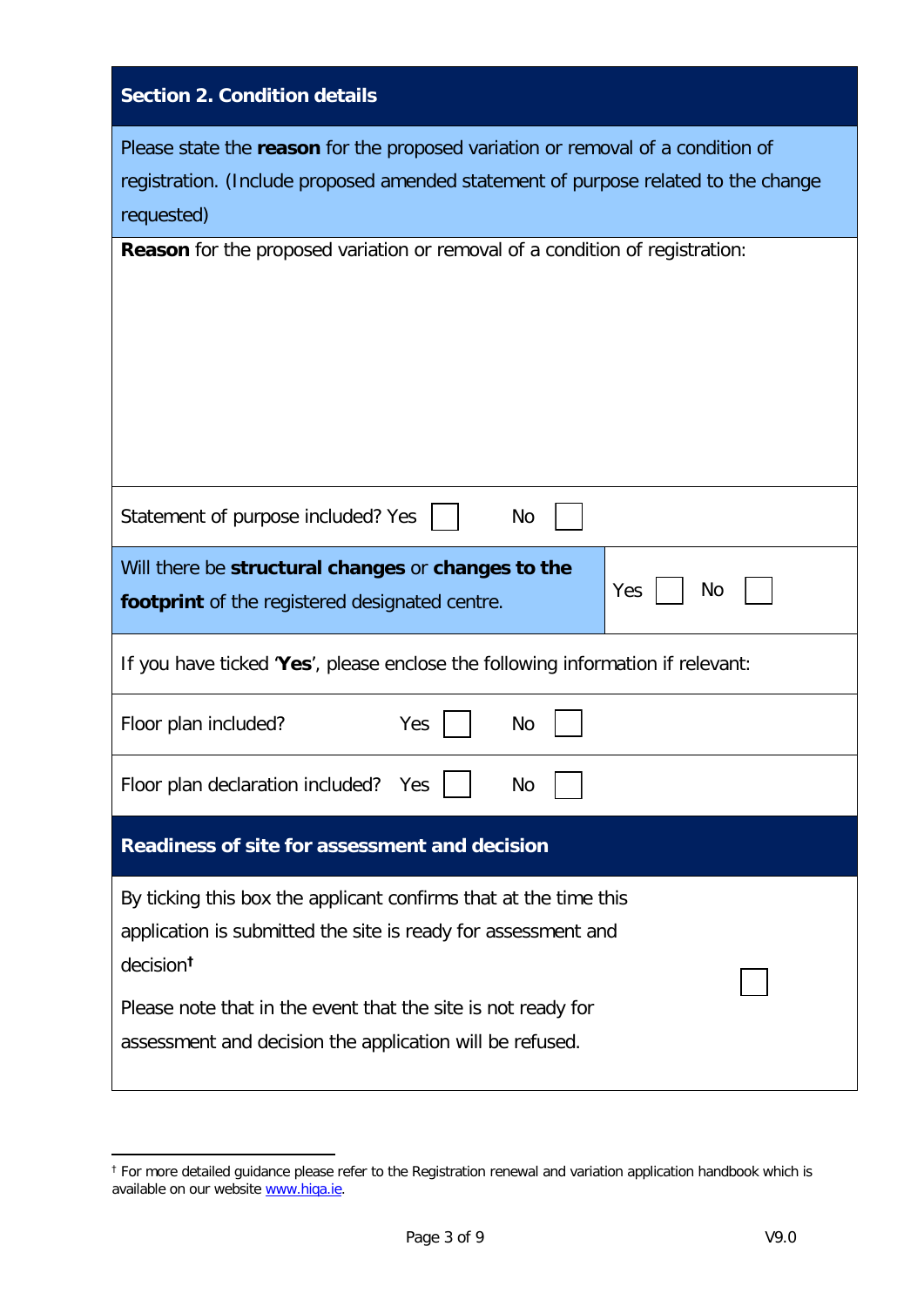| <b>Section 2. Condition details</b>                                                                                                                    |  |  |  |
|--------------------------------------------------------------------------------------------------------------------------------------------------------|--|--|--|
| Detail the impact of the change for residents and any actions you have taken or intend<br>to take.                                                     |  |  |  |
|                                                                                                                                                        |  |  |  |
|                                                                                                                                                        |  |  |  |
|                                                                                                                                                        |  |  |  |
|                                                                                                                                                        |  |  |  |
|                                                                                                                                                        |  |  |  |
|                                                                                                                                                        |  |  |  |
| Do you have additional information or documentation <sup>‡</sup> to<br>Yes $\vert$<br>No<br>support your application to vary or remove this condition? |  |  |  |
| If you have ticked 'Yes', please provide details.                                                                                                      |  |  |  |
|                                                                                                                                                        |  |  |  |
|                                                                                                                                                        |  |  |  |
|                                                                                                                                                        |  |  |  |
|                                                                                                                                                        |  |  |  |

 $\overline{a}$ 

<span id="page-3-0"></span><sup>‡</sup> Please enclose any additional documentation with your application form.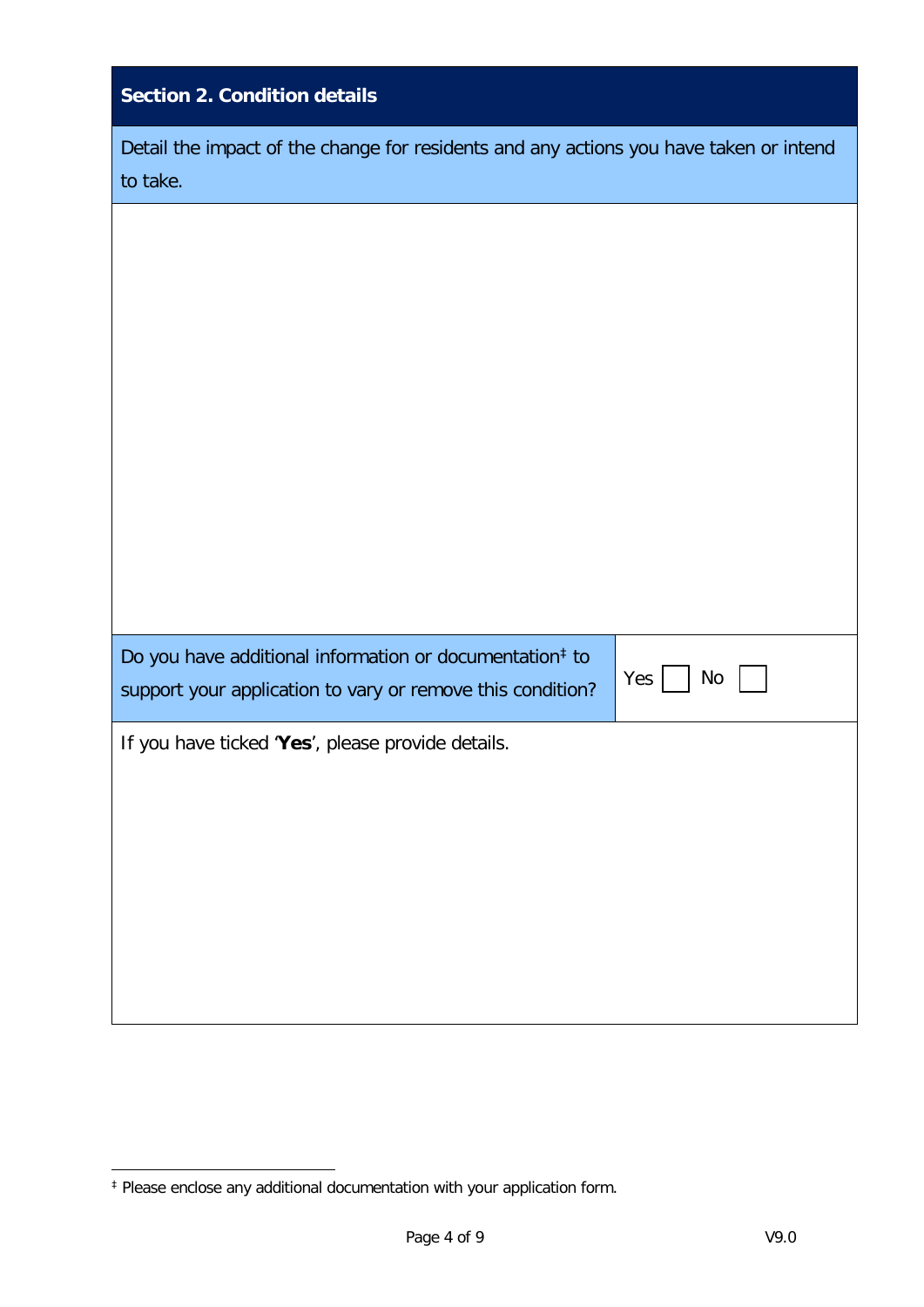| Section 3. Condition details (if applying for more than one condition) |                                                                                     |  |
|------------------------------------------------------------------------|-------------------------------------------------------------------------------------|--|
| applying to remove.                                                    | Please state the condition and the condition number you are applying to vary or     |  |
| <b>Condition number</b>                                                |                                                                                     |  |
| <b>Condition:</b>                                                      |                                                                                     |  |
| condition.                                                             | Please state if you are applying to vary this condition or applying to remove this  |  |
| Applying to vary                                                       | Applying to remove                                                                  |  |
|                                                                        | If you are applying to vary, please state the variation you are requesting.         |  |
|                                                                        | Please state the reason for the proposed variation or removal of a condition of     |  |
|                                                                        | registration. (Include proposed amended statement of purpose related to the change  |  |
| requested)                                                             |                                                                                     |  |
|                                                                        | <b>Reason</b> for the proposed variation or removal of a condition of registration: |  |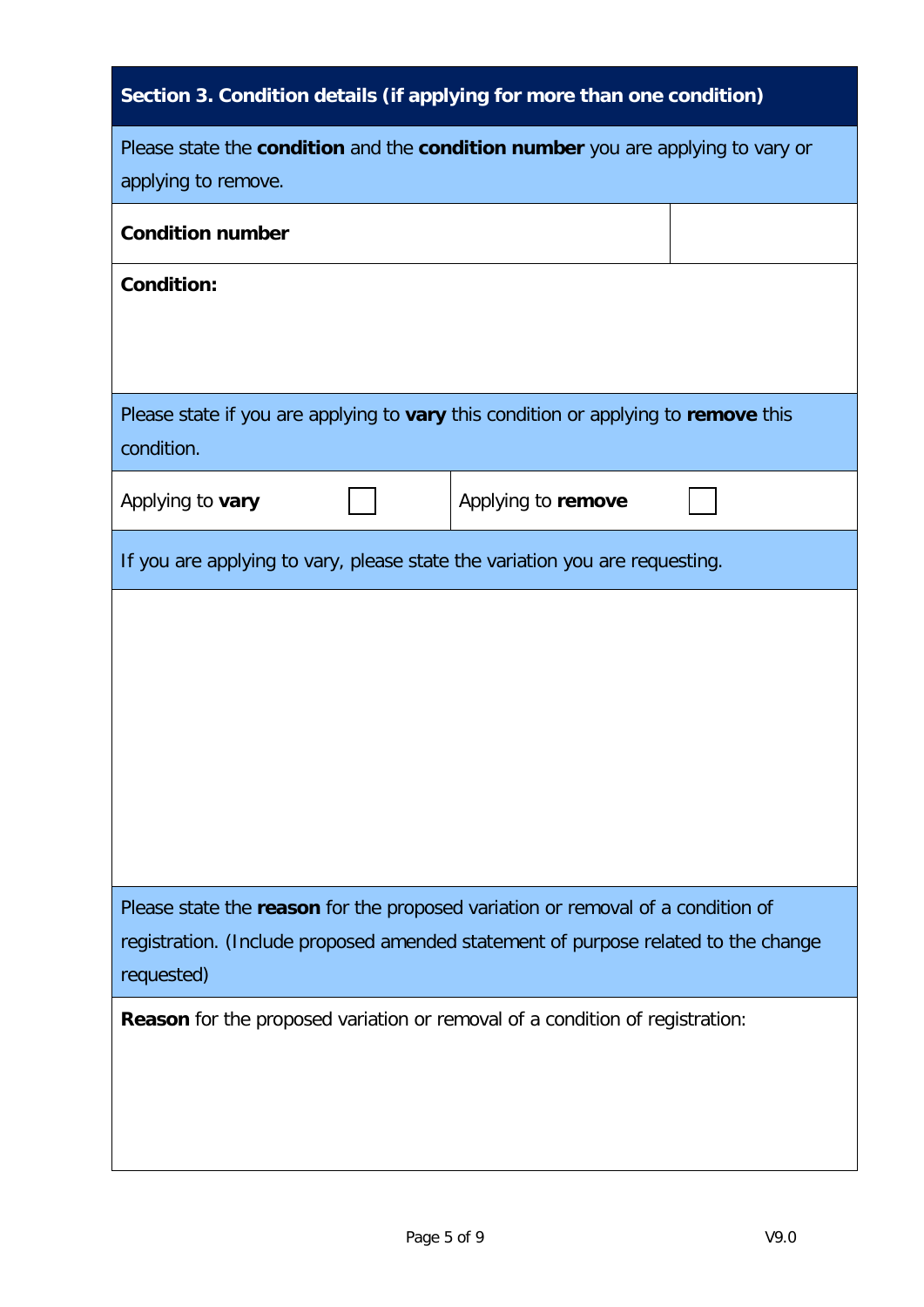| Section 3. Condition details (if applying for more than one condition)                                                                                                                                                     |  |  |  |
|----------------------------------------------------------------------------------------------------------------------------------------------------------------------------------------------------------------------------|--|--|--|
| Statement of purpose included? Yes<br>No                                                                                                                                                                                   |  |  |  |
| Will there be structural changes to the premises that<br><b>Yes</b><br>No<br>are used as a designated centre.                                                                                                              |  |  |  |
| If you have ticked 'Yes', please enclose the following information if relevant:                                                                                                                                            |  |  |  |
| Yes<br>Floor plan included?<br><b>No</b>                                                                                                                                                                                   |  |  |  |
| Floor plan declaration included? Yes<br>No                                                                                                                                                                                 |  |  |  |
| Readiness of site for assessment and decision                                                                                                                                                                              |  |  |  |
| By ticking this box the applicant confirms that at the time this<br>application is submitted the site is ready for assessment and<br>decision <sup>§</sup><br>Please note that in the event that the site is not ready for |  |  |  |
| assessment and decision the application will be refused.                                                                                                                                                                   |  |  |  |
| Detail the impact of the change for residents and any actions you have taken or intend<br>to take.                                                                                                                         |  |  |  |
|                                                                                                                                                                                                                            |  |  |  |

**.** 

<span id="page-5-0"></span><sup>§</sup> For more detailed guidance please refer to the Registration renewal and variation application handbook which is available on our website <u>www.hiqa.ie</u>.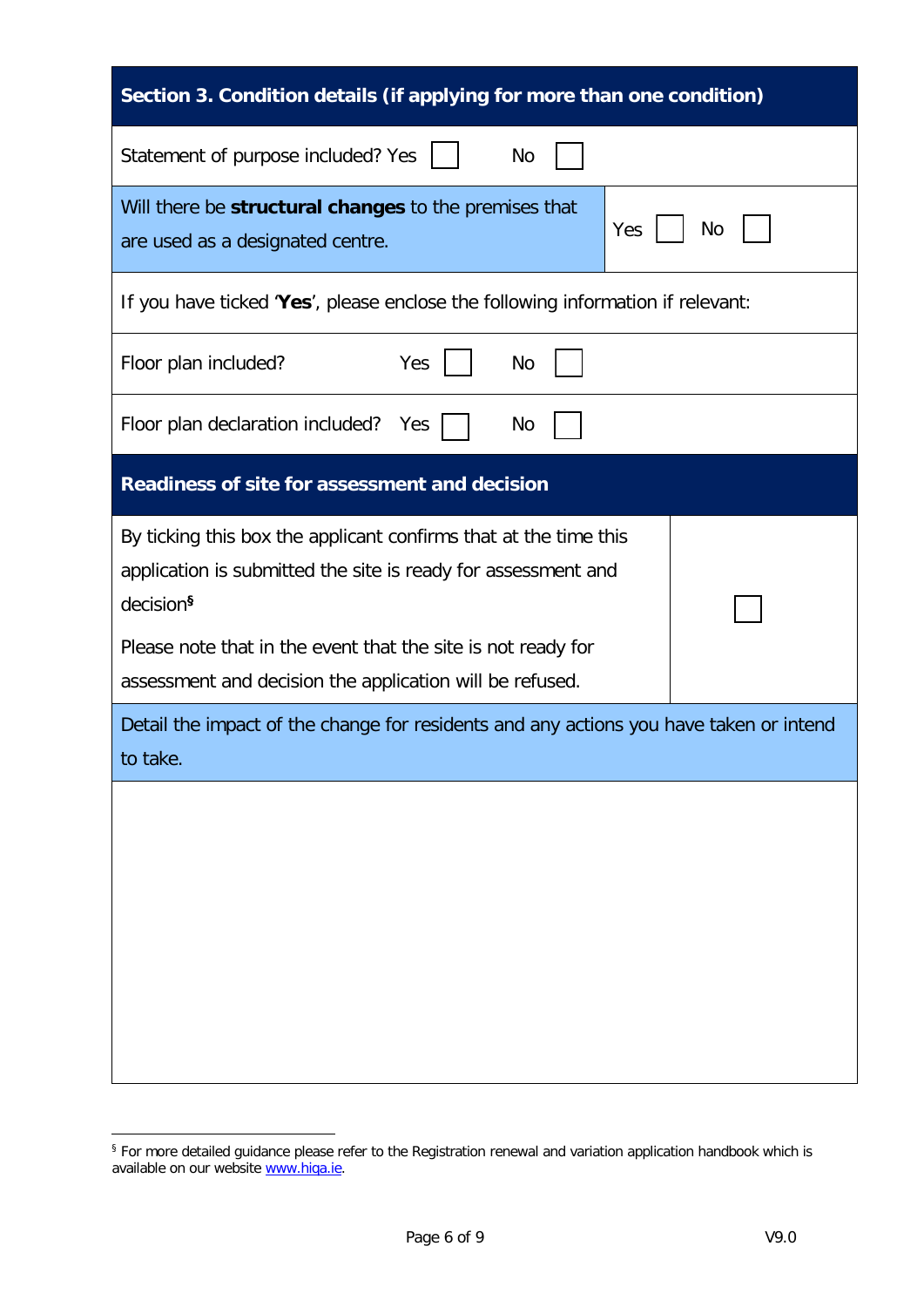| Section 3. Condition details (if applying for more than one condition)                                                                                   |  |  |  |  |
|----------------------------------------------------------------------------------------------------------------------------------------------------------|--|--|--|--|
| Do you have additional information or documentation <sup>**</sup> to<br><b>No</b><br>Yes  <br>support your application to vary or remove this condition? |  |  |  |  |
| If you have ticked 'Yes', please provide details.                                                                                                        |  |  |  |  |
|                                                                                                                                                          |  |  |  |  |
|                                                                                                                                                          |  |  |  |  |
|                                                                                                                                                          |  |  |  |  |
|                                                                                                                                                          |  |  |  |  |
|                                                                                                                                                          |  |  |  |  |
|                                                                                                                                                          |  |  |  |  |
|                                                                                                                                                          |  |  |  |  |
|                                                                                                                                                          |  |  |  |  |
|                                                                                                                                                          |  |  |  |  |
|                                                                                                                                                          |  |  |  |  |
|                                                                                                                                                          |  |  |  |  |

If you are applying to vary or applying to remove **more than two** conditions of registration, please complete additional condition information, on a photocopy of the '**Conditions details**' section.

**.** 

<span id="page-6-0"></span><sup>\*\*</sup> Please enclose any additional documentation with your application form.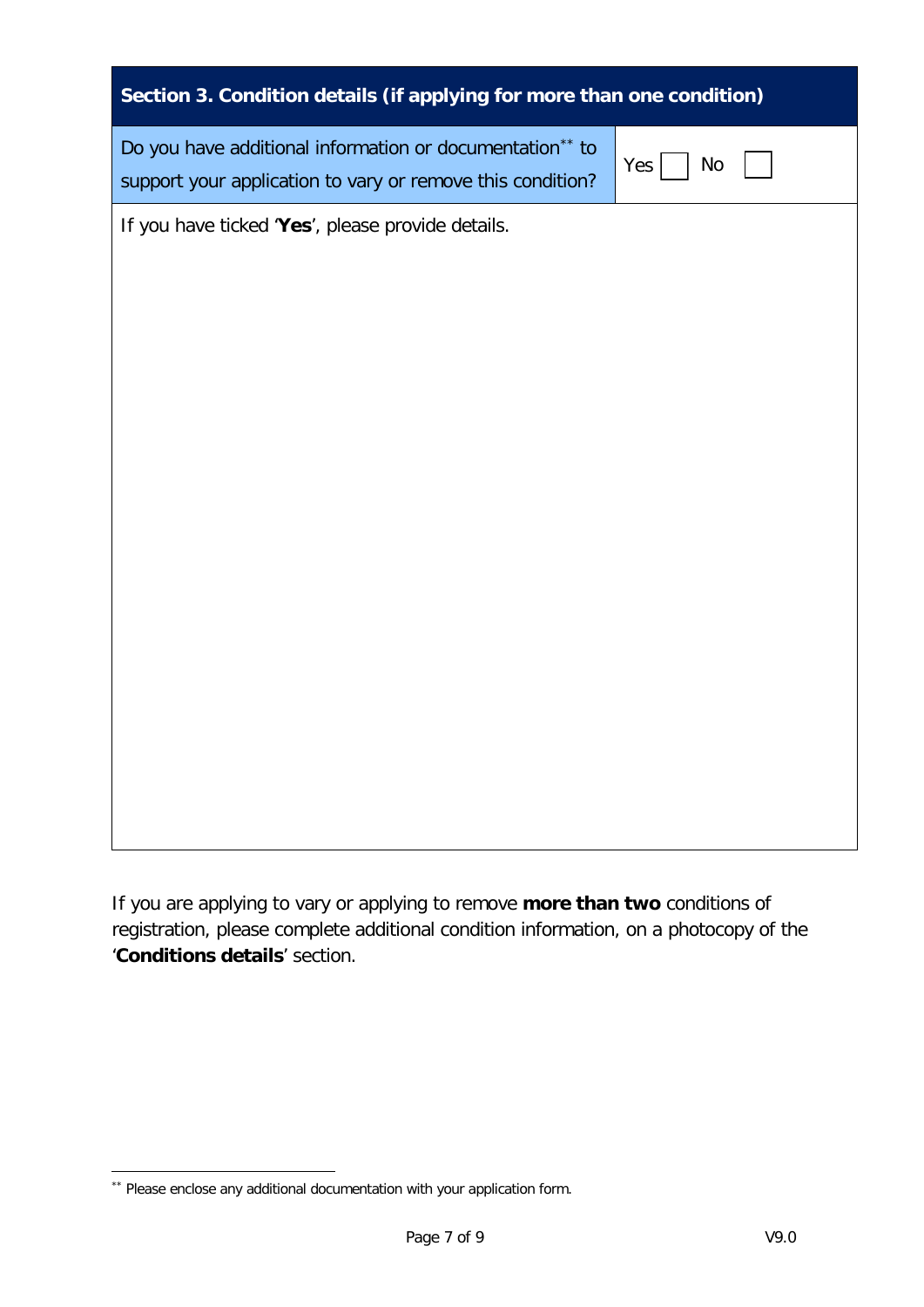## **Section 4. Declaration by the registered provider**

| I, the undersigned, declare that the information I have provided in this application |  |
|--------------------------------------------------------------------------------------|--|
| form is true to the best of my knowledge and belief.                                 |  |

| Name (print)          |                                                                                                    |  |
|-----------------------|----------------------------------------------------------------------------------------------------|--|
|                       | <b>Director</b>                                                                                    |  |
|                       | Partner                                                                                            |  |
|                       | Individual/sole trader                                                                             |  |
| Position              | Member of the committee of management or other<br>controlling authority of the unincorporated body |  |
|                       | Person responsible on behalf of the statutory body                                                 |  |
|                       | Authorised signatory for and on behalf of the<br>registered provider <sup>††</sup>                 |  |
| Signed                |                                                                                                    |  |
| <b>Date</b>           |                                                                                                    |  |
| Contact number        |                                                                                                    |  |
| (during office hours) |                                                                                                    |  |

<span id="page-7-0"></span> <sup>††</sup> A letter of authorisation notifying the Chief Inspector of the appointment of an authorised signatory must be sent by post in advance of the authorised signatory exercising signing authority. This letter must contain certain information which is set out in our Regulatory Notice which is available to download from our website [www.hiqa.ie.](http://www.hiqa.ie/) This is only applicable if the registered provider is a company, partnership or an unincorporated body.